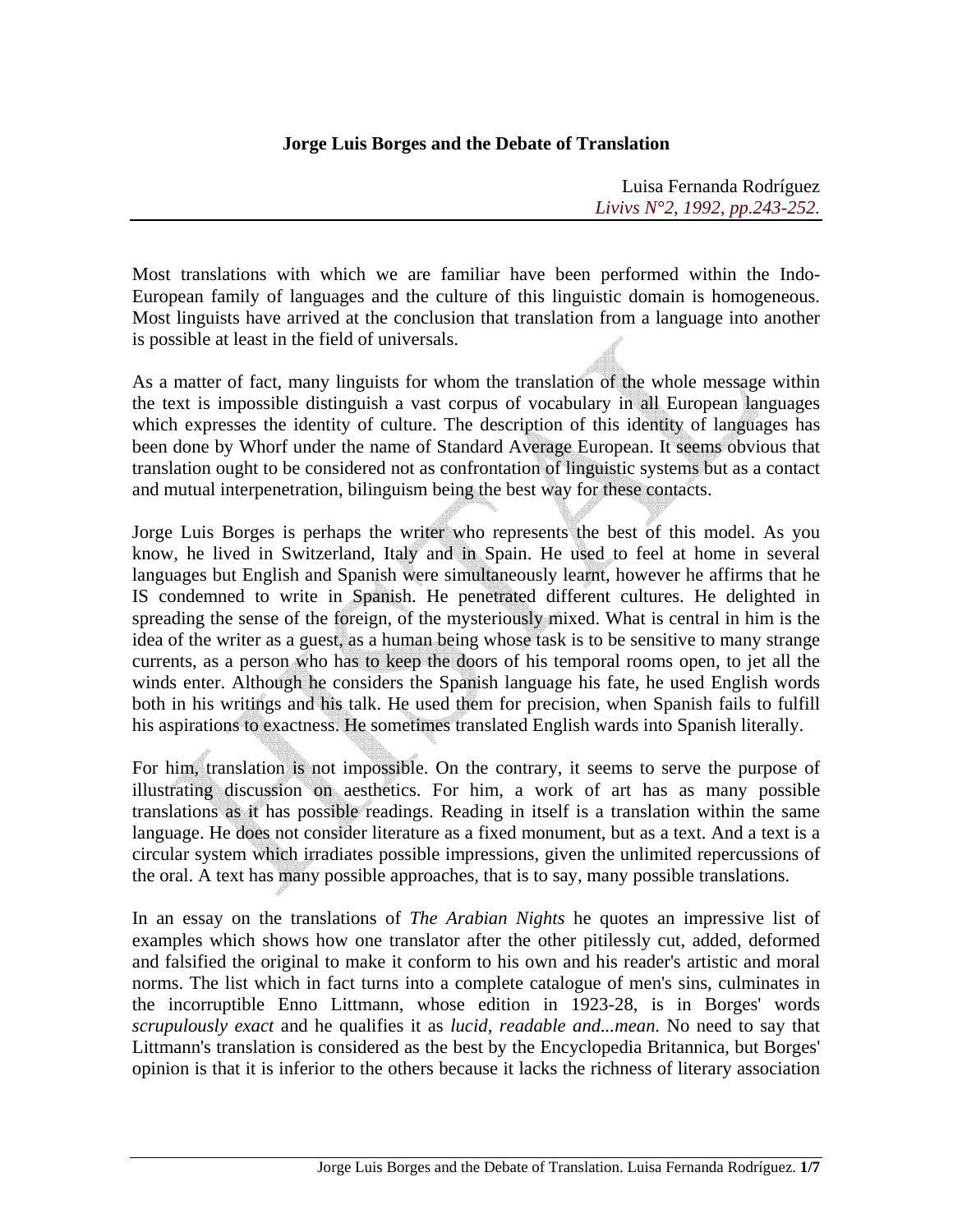which allows the other so-called "bad" translations to give the language, depth, suggestivity, ambiguity: that is to say, style.<sup>1</sup>

The problem comes because the link between language and translation is more or less clear, but that existing between the history of literature and translation is far more subtle. I find it useful to say a word about the translation of *The Arabian Nights* into English, the ones that carne after the important, incomplete and unfaithful 1704 translation by Galland, who claimed to have found a Persian MS, which nobody had seen. At first it was considered a literary device. He published his translation in Caen, Normandy, and presented it in Paris. The problem was that it was thought to be a work of fiction, the product of his imagination, and the Found MS a narrative formula. In fact, it was civilized, cut, and adapted to the 18th c. manners. Addison, the editor of *The Spectator* wrote about it in his newspaper in 1712. In 1713 there was an anonymous translation into English *Arabian Nights*. *Entertainments translated from the French* which was later adapted by Foster and Bussey.

It was only by the end of the 19th c. that there were new editions in Arabic in Beirut, Cairo, etc. In the European libraries there exist 13 Arab MSS differing among themselves. It was now what the British, the French and the Germans set themselves the task of fixing the canon of the text which as far as I know has proved to be a useless and impossible effort for *The Arabian Nights* are books so mysterious that authorship and origin are blurred. They seem to be composed by humankind. Their origin and creative process still remain unknown.

Previous to 1881 there were two other versions in English: Torrens published an Irish version called *The Book of the Thousand Nights and One Night* in 1828; Lane, 1839 produced a new version, which passed unnoticed. In 1881 John Payne, published a fine translation based on the original texts, or on one of the original texts. It has four times more material than Galland's and three more times than any of the others. It was intended for private circulation, 500 copies were issued by the Villon Society. It was a product for an elite. By then Richard Burton, the explorer that preceded Livingstone to the springs of the Nile was working on his own translation. He praised Payne's and complained of Galland's as incomplete. The same as Payne he claimed to have translated the complete original. His is more important than the exclusive version of Payne, because it became popular. He added an enormous amount of erudite material in the form of notes. He traveled in Africa, the Middle East and had a profound knowledge of the Eastern Languages and literature. He was also familiar with their oral literature.

The interpretation of this translation on the part of the public was of interest to our purpose: some only saw the sensual side of it; many thought it was scandalous, most did not appreciate it at all. Madame Blavatsky, the *famous clairvoyante of The Waste Land*, believed it to be an esoteric book which is part of the great tradition of the immemorial Gnosis, whose secret is kept by the Buddhist Lama in the Tibet. As a rule, each version criticizes the previous ones, and in spite of believing, pretentiously, that they are definitive, they are only provisional, waiting for new discoveries.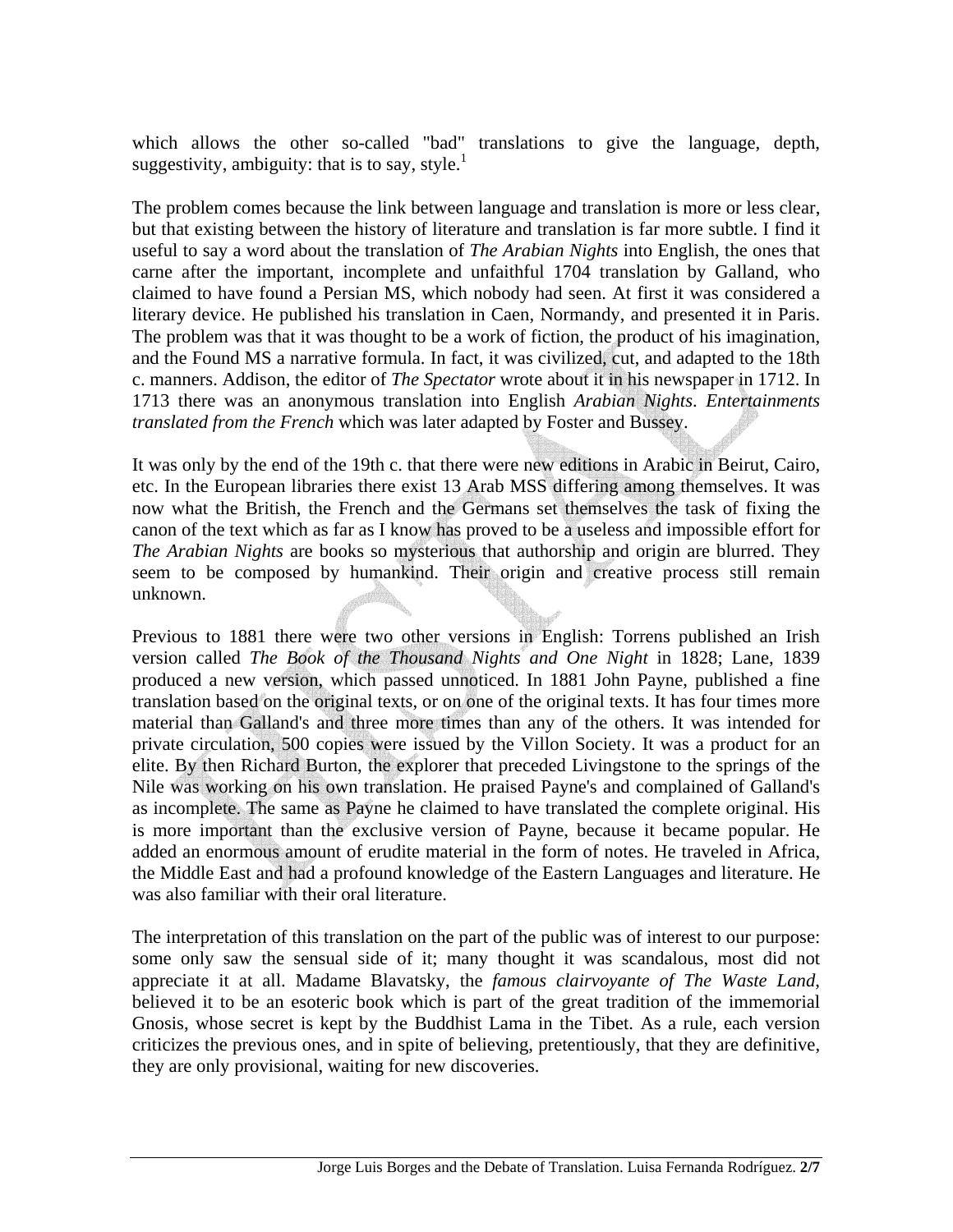It is now when we can understand Borges' reasons about these translations. He says that the previous and so-called bad translations of *The Arabian Nights* are only conceivable in the context of a literary tradition. And this is the case with Galland's. Whatever their merits or demerits, these characteristic works presuppose a rich previous process. He says *the almost inexhaustible English process is present in Richard Burton's translation: John Donne's hard obscenity, Shakespeare's huge vocabulary, the rich erudition of the 17th c. prose writers, the energy and ambiguity, love for storms and magic. In Littmann*, he added, *who is unable to tell a lie, only German honesty is present, and this is little, very little: the interaction of The Nights and Germany should have produced something else*. 2

From the theoretical point of view this statement is important, for it implies the idea of the text as an interference of writings. So five or ten versions of the same text can clarify what the ideal text is, that is to say, Novalis's mythical text.

Borges was formulating these ideas about 1932. Roland Barthes's important and influential essays carne some thirty years later, and these theories have been the core of the French magazine dedicated to translation, first issued in the sixties, whose name *Change* speaks well of its direction. It defines translation as a transformational activity, as an exploration of the writings of universal literature. Lean Rabel, one of the men of *Change* has written *transformational and translation tasks have the aim of squeezing the multiplicity of texts within the text, for every literary text contains an almost unlimited number of other texts*. This is almost the literal translation of what Borges had said forty years before the text as an interference of writings.

A partial and precious record of the changes it bears remains in its translation, many of these changes are nothing else but different perspectives of a movable tact. A long experimental play of attention *is not impossible within a literary tradition*: reader, actor, editor, are translators of language. The schematic model of translation is one in which the message from a source language passes into a receptor language via a transformational process.

We tend to imagine beforehand that any recombination of elements is always inferior to the original. In Borges' opinion this would be to suppose that draft A is inferior to draft B as only drafts can exist. *The conception of a definitive text is proper only to religion or to weariness*. Borges has had a special fondness for parallelisms and enumerations of endless lists of the various definitions of a subject through history. This fondness is the answer to a deeper theory whose consequences are most interesting: it is an attempt to develop the idea of all works being the work of a single author who is a temporal and anonymous (the central idea may be, as John Barth has suggested) how unnecessary it is to write an original work of art in literature. The idea is in any case not new, it has been proposed quite often before by Shelley, Emerson, Valery...; and it is because to Borges, as to Valery, the author of a work of art does not exercise any privilege over it. *The work of art belongs to the public domain, and only exists in terms of its innumerable reactions with other works in the open space of reading*. This idea is also present in Bergson's *L'Évolution Créatrice*;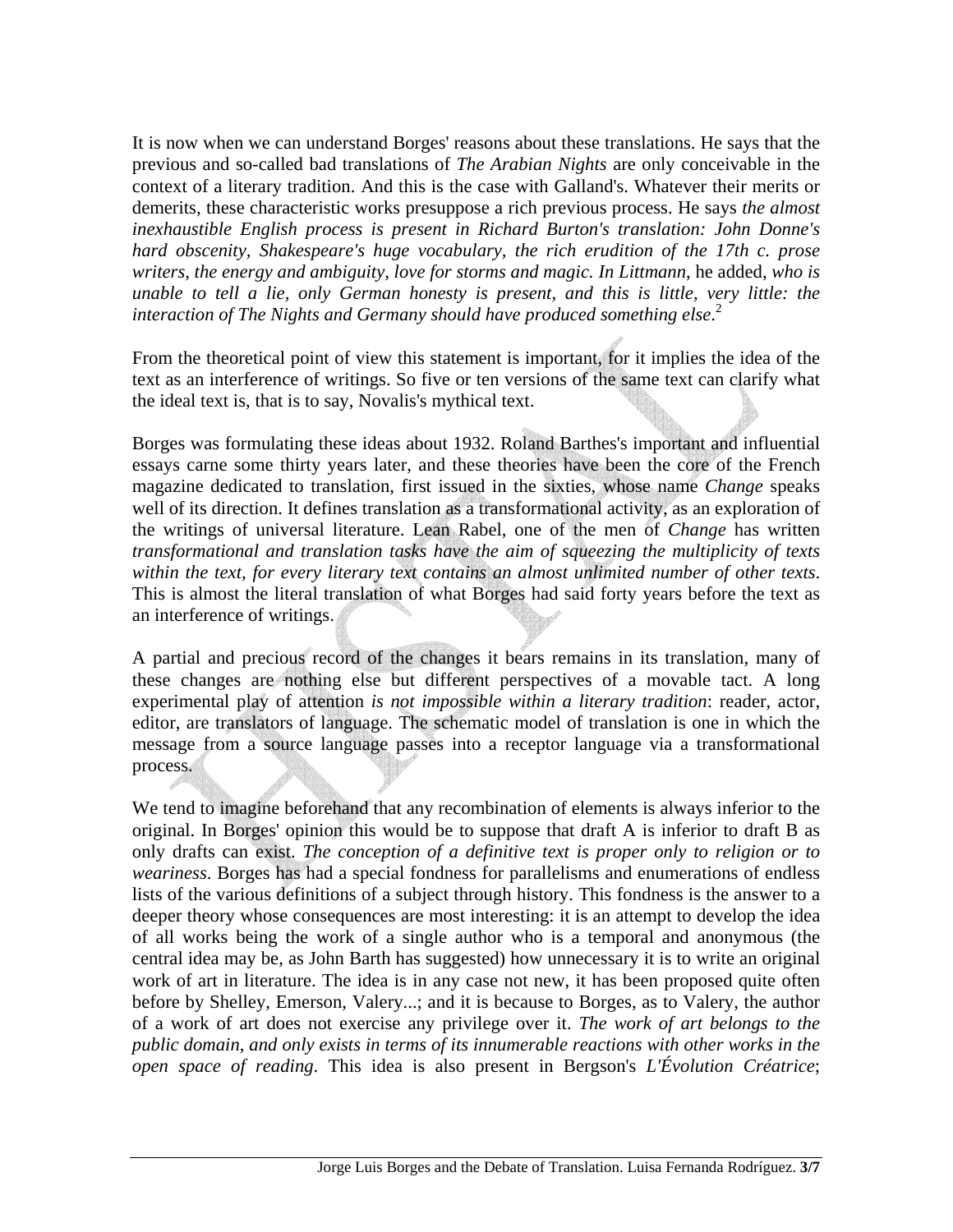Mallarmé said that the world exists in order to arrive at a book. T.S. Eliot, in a way or other popularized it through *Tradition and The Individual Talent* in 1917.

Borges' myth sums up the Modern *nothing has been written yet* and the classic "Everything has already been written". Babel library exists a "Ab aeterno", and it contains everything that could be expressed in all languages. Before being a reader, a librarian, a copyist-author, a man is a page of writing. At bottom literature is in fact that plastic space that bent space in which the most unexpected relations and the most paradoxical meetings are possible at every moment. This is one of the characteristics of Modernity: the timeless present. It implies that any literature of the past can always act on the literature of any present. There are endless numbers of inexhaustible relations. Borges starts one of his poems in English with the following lines:

> *No man can write a book. Before A book can truly be It needs the rise and ser of the sun, Centuries, arms, and the binding and sundering sea.*

> > *("Ariosto and the Arabs").*

To arrive at this conclusion our starting point is that language considered as an instrument of knowledge is not a translation, it is only a paraphrase: from the reflection of a reality an independent reality results: meaning and signifier leave the parallel formation to open in an angle without a possible point of intersection. So formulated the possibility of man in his relation to the world, Borges' skepticism far from being empty or exoteric is defined as most reasonable. Borges wrote, *A philosophical doctrine is at the beginning an acceptable description o, the Universe, but as time passes it becomes a mere chapter in the history o, philosophy*. 3

We accept that knowledge means neither to see nor to demonstrate but to interpret. To know only consists in referring language to language. Mario Wandruzka has used translation to demonstrate the limits of the strictly structuralist methodology (*Sprachen-Vergleichbar und Unverglech*). His works and conclusions are well known, but let us revisit some of the ideas that are relevant to our paper. He applies the principle of comparison of several translations to discover the different ways of syntax and vocabulary in six Germanic and Latin languages. Through the comparison of the versions of more than fifty literary translations he arrives at this conclusion: each language has a number of special registers to express the reality of the world. He repeats that this variety of registers, in spite of all he insists that it does not imply a difference in the vision of the world as Humboldt thought, but a difference in the instrumental character of each language. So what is the basic difficulty which prevents translation from a language into another? Wandruzka says that human languages are singular and unique, all at the same time. So translation is possible but not the translation of the whole message in the text. His school has offered a complete list of relations and connections between the languages.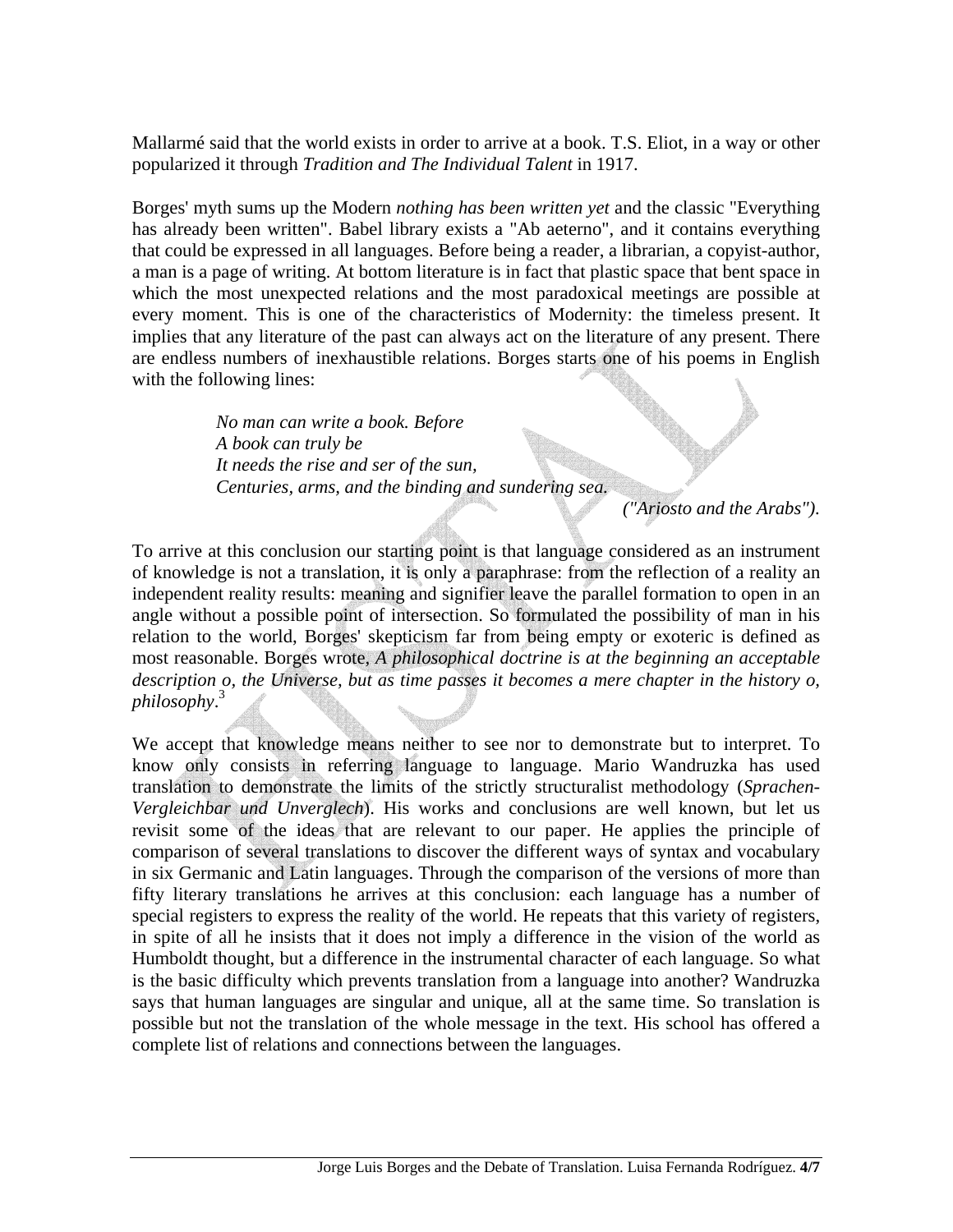The truth is that translation has been a normal activity throughout man's history. There have been two main currents in translation: literal and free translation. Borges' position about them is as follows: *To translate the spirit is so enormous an intention that it could remain innocuous, translating literally so extravagant a precision that it will be risky to practice*<sup>4</sup> but it is difficult to renounce one of them. Besides it does clear Borges' ideas but it does make not help very much. Obviously, translators need a guide. A quick review of the different positions on translation through history will illustrate the advantages and disadvantages of these two main currents

At the beginning translation was an act of violence, a rape. But out of this rape European civilization was born. From the translation of the Bible to the transmission in popular languages during the Middle Ages of the literature of Arthur, born in Brittany and widely known in all countries. The more popular languages grew in Europe, the more translation was the vehicle of modern European cultures. The unity of European cultures presupposes the existence of a traffic of ideas and concepts. In the end all the big stylistic movements are essentially exercises in translation.

Till the 19th c. there was a model of translation which has been called "The unfaithful beauty", then came the fashion of the "supertranslation". The famous Arnold-Newman controversy (1862-64) which as a matter of course Borges considers more important than the protagonists themselves, serves to illustrate these two basic ways of translating a text. Newman defended literality; Arnold the severe elimination of details which distract from, or interrupt the essentials of the text.

Walter Benjamin said that translatability is essential to the work of art itself. His theory is most interesting for our purpose: he says that translators need to amplify and deepen into their own language by means of other language. The translator's creative task is to break the narrow limits of his own language assimilating the foreign one. It is in this way that medieval and Renaissance translation have enlarged the limits of German or English embodying some qualities from Greek, French, Italian or Spanish. This is why translation cannot be limited to working out the meaning of the original, and the best way, in Benjamin's opinion is doubtless to stay as close as possible to the original: that is to say, the most literal.

Ortega y Gasset, in *Esplendor y miseria de la traducción* (1940) arrived at the conclusion that the best way of translating a text is literality. Nabokov stands for literality and plenty of notes at the bottom of the page explaining the terms. These should be as many and long as necessary. His annotated translation of Pushkin's works is an example. Benjamin, as Goethe, before, Ortega and Nabokov later are defending the theory of translation of German idealism which is the starting point.

The Russian formalists considered that translation ought to capture the work to translate its historical relations. And other schools emphasized the multiplicity of possible translations. The text admits, even demands several translations. Translation is a means to actualize a text. So translation is not a mere linguistic tact. The cooperation of linguists and critics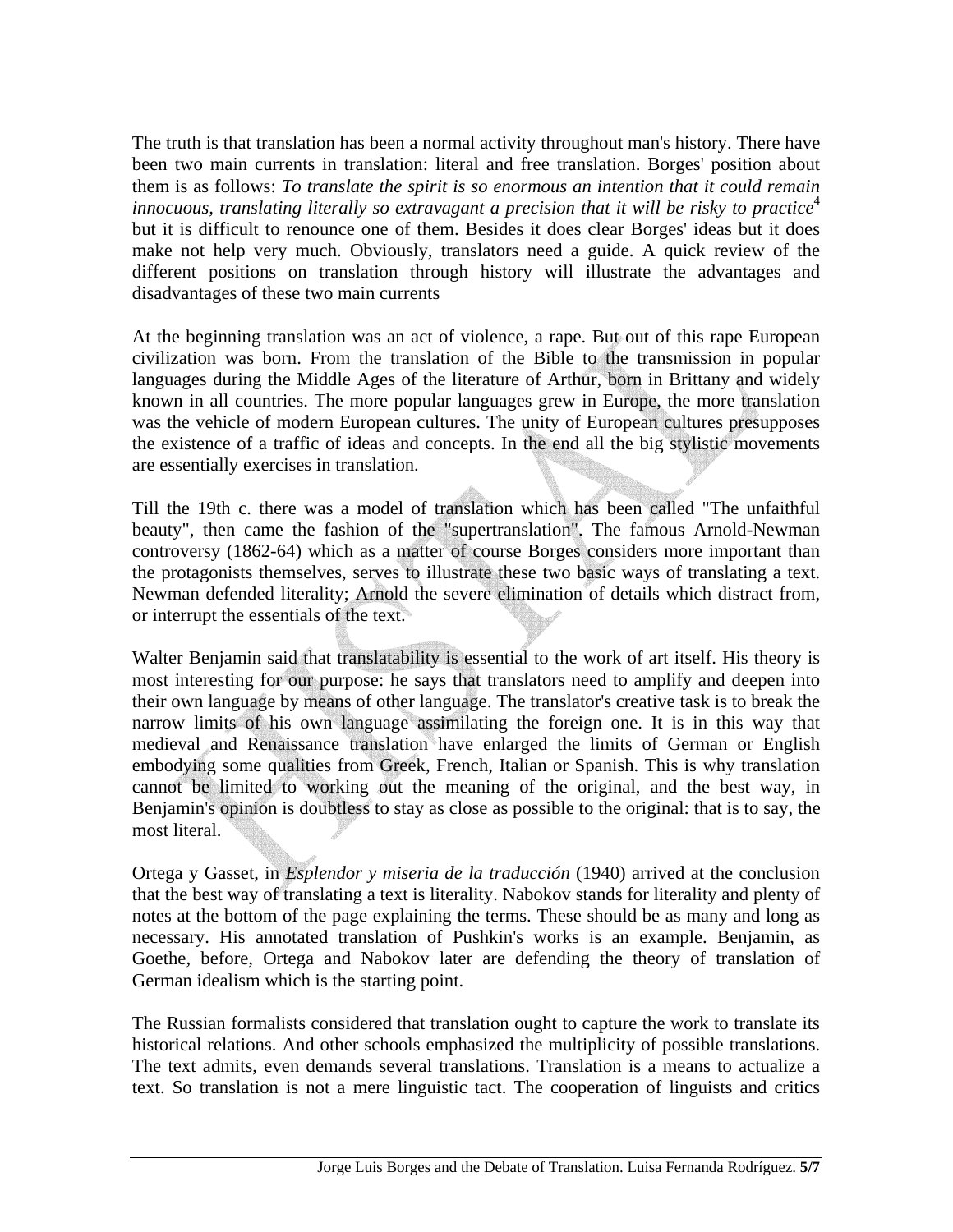seems to have found a good path in the recognition of the following: an ideal and abstract concept of translation cannot be possible.

Now what happens to the social context to which the translation is directed, that is to say, the reader, or the audience of the text. It is a well known fact that publishers demand a certain length suitable to their commercial purposes. There is the point of view of certain critics who stand on communication first. In fact a literal translation cannot approach the text; the translation is full of connotations which do not belong to the original. Even the most faithful translation would be addressed to a completely different audience from that of the original and would delight the readers for very different reasons. The setting of so me of Borges' tales turns into a fantastic tale for the let us say, the German or Scandinavian reader. This is not talking about impossible things. Borges, Vargas Llosa, García Márquez, Onnetti, all have been translated. So we must accept that *author, translator, publisher, reader, original, plus translation always go together*. This is valid for fiction and prose in general.

Borges' theory as it is conveyed in his essays can be summed up as follows:

- A.- Translating is not passing the content of a language into another language, from one code into the other, it is the restructuring of a text through its principles of writing. That is to say the reconstruction of its richness of relation and connection.
- B.- The rewritten text should have the same creative values, it should have the same violence which the new exercises against the cid and false formulae that do not correspond to our actual experience.

This is what in fact Barthes and the structuralists had promoted. And it has these consequences, with which we are familiar:

1.- To know a text it is necessary to read its translations. A text is plural and it admits many readings. It can be offered in this formula:

*Original text + its translations = literary space* 

- 2.- The deviation in translation always depends on the aesthetics of the period. It follows that translations are necessary to actualize texts that translations have never a finite number, each period has its own version and vision of a work of art, so translation is a historical phenomenon. It is also a limit to fidelity.
- 3.- The idea of the universality of a work of art has mean immobility. It should mean the different uses without losing its particular character.

What has happened to Borges' work translated? A few exam- pies will do to see the changes through the translator and the publishers' work. He has been translated into German by the exiled writer Werner Block, but it has been Karl August Horst, a Curtius'